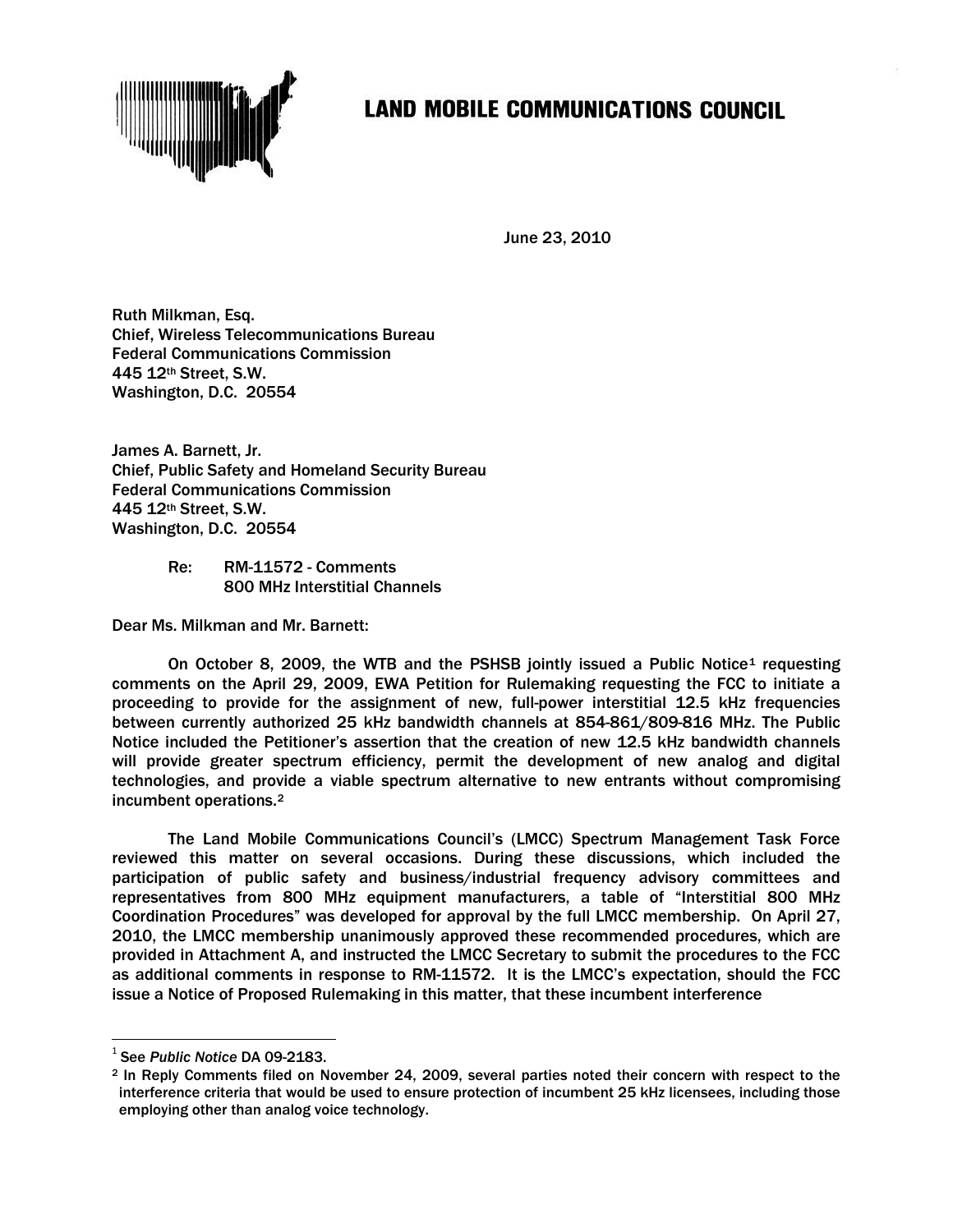Page 2 Ruth Milkman, Esq. Mr. James A. Barnett, Jr. June 23, 2010

protection frequency coordination procedures will be included in that Notice for further public comment.

Please contact the undersigned should you have any questions.

Respectfully submitted,

*Mark E. Crosby*

Mark E. Crosby Secretary/Treasurer 8484 Westpark Drive, Ste. 630 Mclean, Virginia 22101 703.797.5114 [Mark.Crosby@enterprisewireless.org](mailto:Mark.Crosby@enterprisewireless.org)

MEC:

Attachment

| Cc: | <b>FCC Secretary</b>   |             |
|-----|------------------------|-------------|
|     | <b>LMCC Membership</b> | (Via Email) |
|     | <b>Kathy Harris</b>    | (Via Email) |
|     | <b>Roger Noel</b>      | (Via Email) |
|     | <b>Scot Stone</b>      | (Via Email) |
|     | <b>David Furth</b>     | (Via Email) |
|     | <b>Michael Wilhelm</b> | (Via Email) |